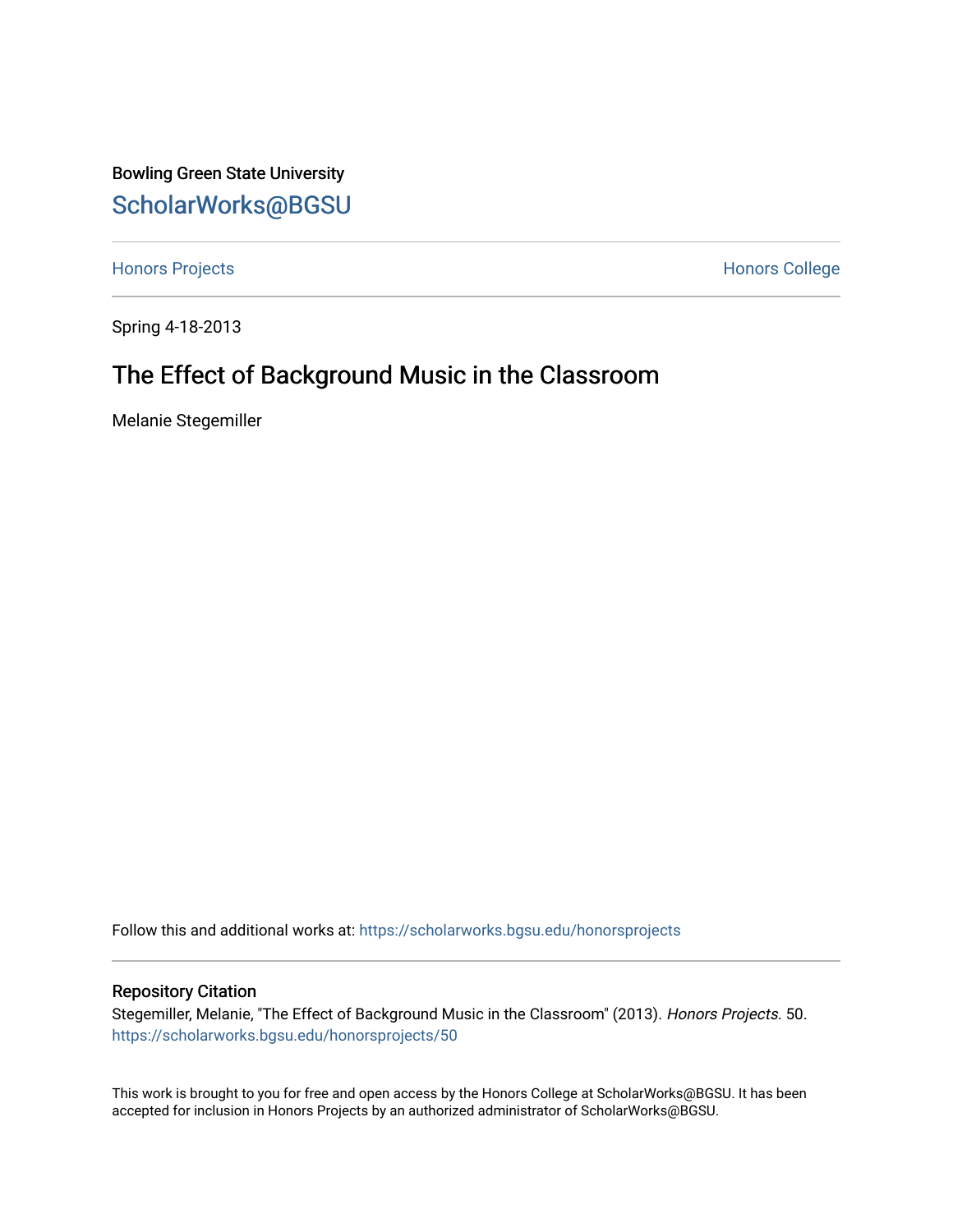# THE EFFECT OF BACKGROUND MUSIC IN THE CLASSROOM

# MELANIE STEGEMILLER

# HONORS PROJECT

Submitted to the University Honors Program at Bowling Green State University in partial fulfillment of the requirements for graduation with

UNIVERSITY HONORS

April 22, 2012

Judy Vandenbroek: School of Intervention Service: \_ Advisor

Sherri Horner: School of Educational Foundations, Leadership, & Policy: Advisor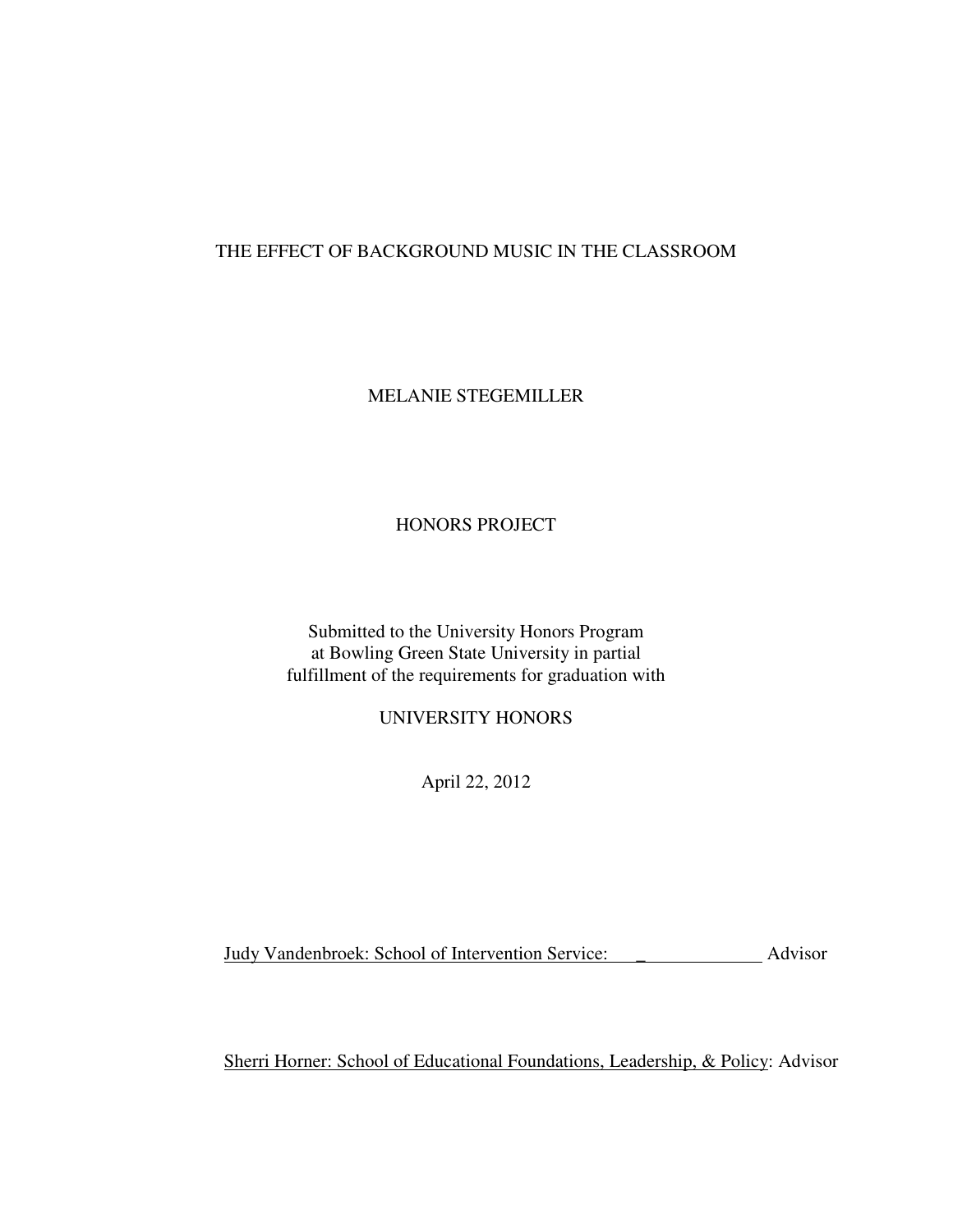#### **The Effect of Background Music in the Classroom**

#### **Abstract**

Research shows that music can improve performance, learning, and emotional states of people. I wanted to test just how much music will affect a child's academic performance and mood. For my project I had second grade students take a mood questionnaire after lessons for a week to assess their feelings after a lesson. At the beginning of the week they took a pre-test, then at the end of the week they took a post-test to measure their academic growth through the week. The next week the teacher played background music during independent practice. Again the students filled out mood questionnaires to assess their feelings after the lesson with music. They also filled out another pre-test and post-test to assess each child's academic growth.

### **Introduction**

 This study was completed to assess the effect background music played in the classroom has on students. Studies have shown that music activates the right hemisphere of the brain which is related to more creative processes. The left side of the brain though is related to more logical and orderly thinking. When both hemispheres of the brain are activated, cerebral cortex activity is improved (Reimer, 2004). For this study I wanted to compare student's learning with background music to that without background music. In this way I could see if music did optimize their learning in this way. Activating both hemispheres through background music and teaching also improves memory (Reimer, 2004). Therefore playing music in the classroom will help students remember the lesson the teacher is giving by activating both hemispheres of the brain.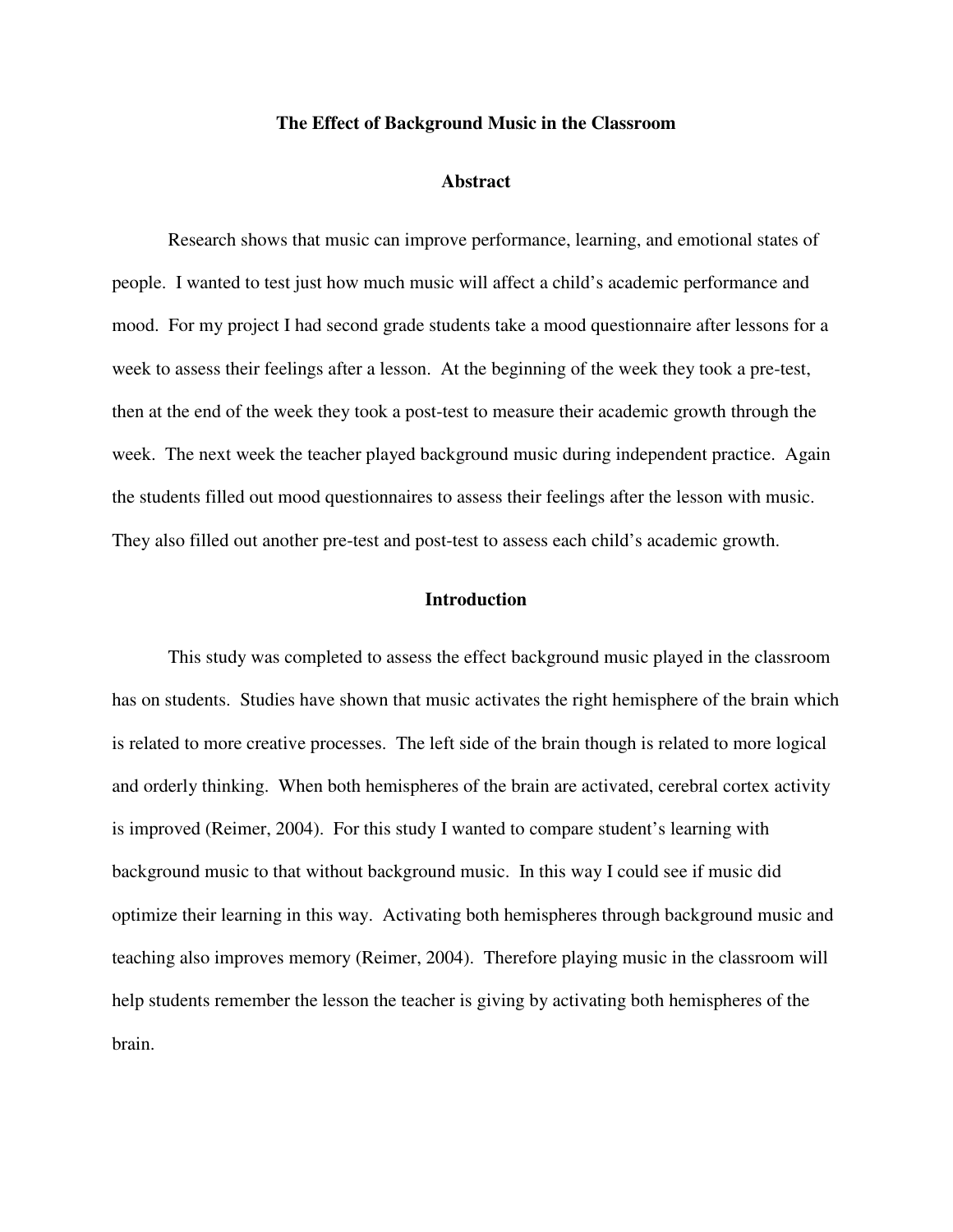Music also evokes emotion. Once students are in a good emotional state they work more productively (Matuliauskaite, 2011). When music is played, positive hormones are released in the body and can lower stress (Yehuda, 2011). I created a questionnaire to assess how the students in my study felt after each lesson (both with and without music) to determine if the music effected their emotional state.

Overall studies have shown that musical cognitive functions share neural systems with nonmusical neural functions which "provide access for music to affect general nonmusical functions, such as memory, attention, and executive function" (Thaut, 2010 p. 281). Music also affects temporal ordering, spatiotemporal reasoning, attention, and auditory verbal memory (Thaut, 2010). Based on these studies playing background music in the classroom will increase the cognitive functioning of my students.

### **Materials and Methods**

 This study took place in a second grade classroom with sixteen student participants. The study lasted two weeks long and took place during math lessons. At the beginning of the first week students were given a pre-test, and then given that same test as a post-test at the end of the week to assess their growth. After the lesson and independent practice each day students were given a questionnaire to assess their mood. This procedure was repeated the second week during math instruction but this time soft music was played during math independent practice. After that practice with music students completed their questionnaire.

 The pre- and post-tests were the teacher's tests that coincided with what the students were learning that week and were given to assess their growth. The questionnaire was six questions long. The questions were: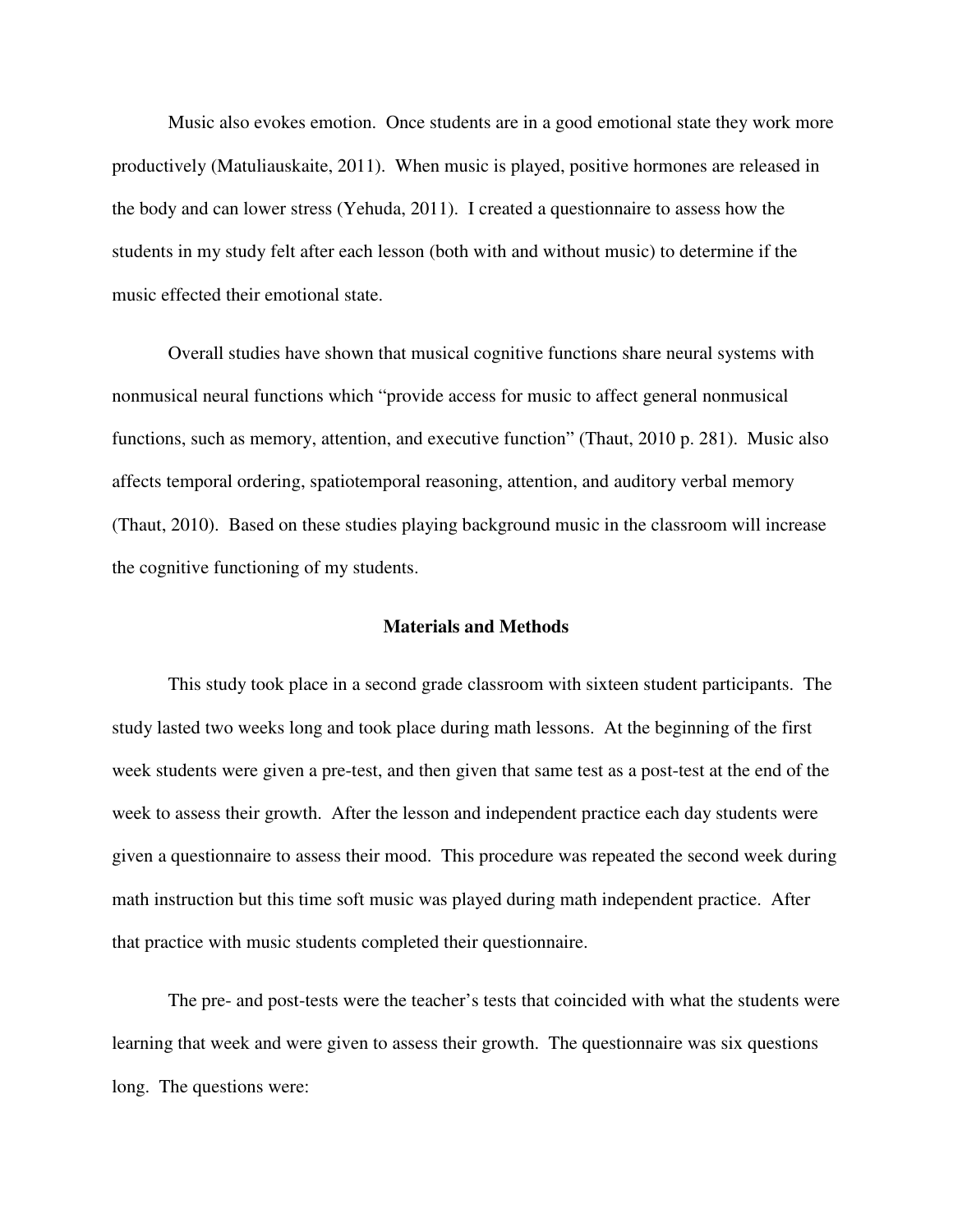- 1. How do you feel after this lesson?
- 2. How easy was it to focus during this lesson?
- 3. Was the information easy, hard, or in between to learn?
- 4. How easy will you be able to remember what you learned?
- 5. How did the music/silence make you feel?
- 6. How did the music/silence affect your ability to learn?

A Likert-Scale was used for students to assess how they feel in response to each question. There were three options. The first a smiling face, the second a neutral face, and the third a frowning face. Students would circle the one they thought most reflected how they felt at the time.

# **Results**

 The results from the tests and questionnaires were collected and the tests and questionnaires were placed in the order it was completed by each student. To assess the growth over the first week I compared the students' pre-test score to their post-test score for each week. I found the difference by subtracting their pre-test score from their post-test score which would give me the growth they made over the week from the material they learned.

| Student | Pre-test 1     | Post-test 1 | <b>Difference</b> | Pre-test 2     | Post-test 2    | <b>Difference</b> |
|---------|----------------|-------------|-------------------|----------------|----------------|-------------------|
| Number  | (out of $16$ ) | (out of 16) |                   | (out of $12$ ) | (out of $12$ ) |                   |
|         | 12             | 11          | $-1$              | 5              | 11             | b                 |
|         | 11             | 13          | $\overline{2}$    | 4              | 6              |                   |
| 3       | 10             | 6           | $-4$              | 1              | 8              |                   |
| 4       | 11             | 12          | $\mathbf{1}$      | 4              | 10             | 6                 |
| 5       | 10             | 12          | $\overline{2}$    | 6              | 11             |                   |
| 6       | 5              | 10          | 5                 | $\overline{2}$ | 5              |                   |
| ⇁       | 12             | 14          | $\overline{2}$    | 5              | 11             | 6                 |
| 8       | 8              | 8           | $\Omega$          | 4              | 11             |                   |
| 9       | 7              | 12          | 5                 | abst           | 12             | n/a               |
| 10      | 6              | 11          | 5 <sup>1</sup>    | 3              |                | $\overline{a}$    |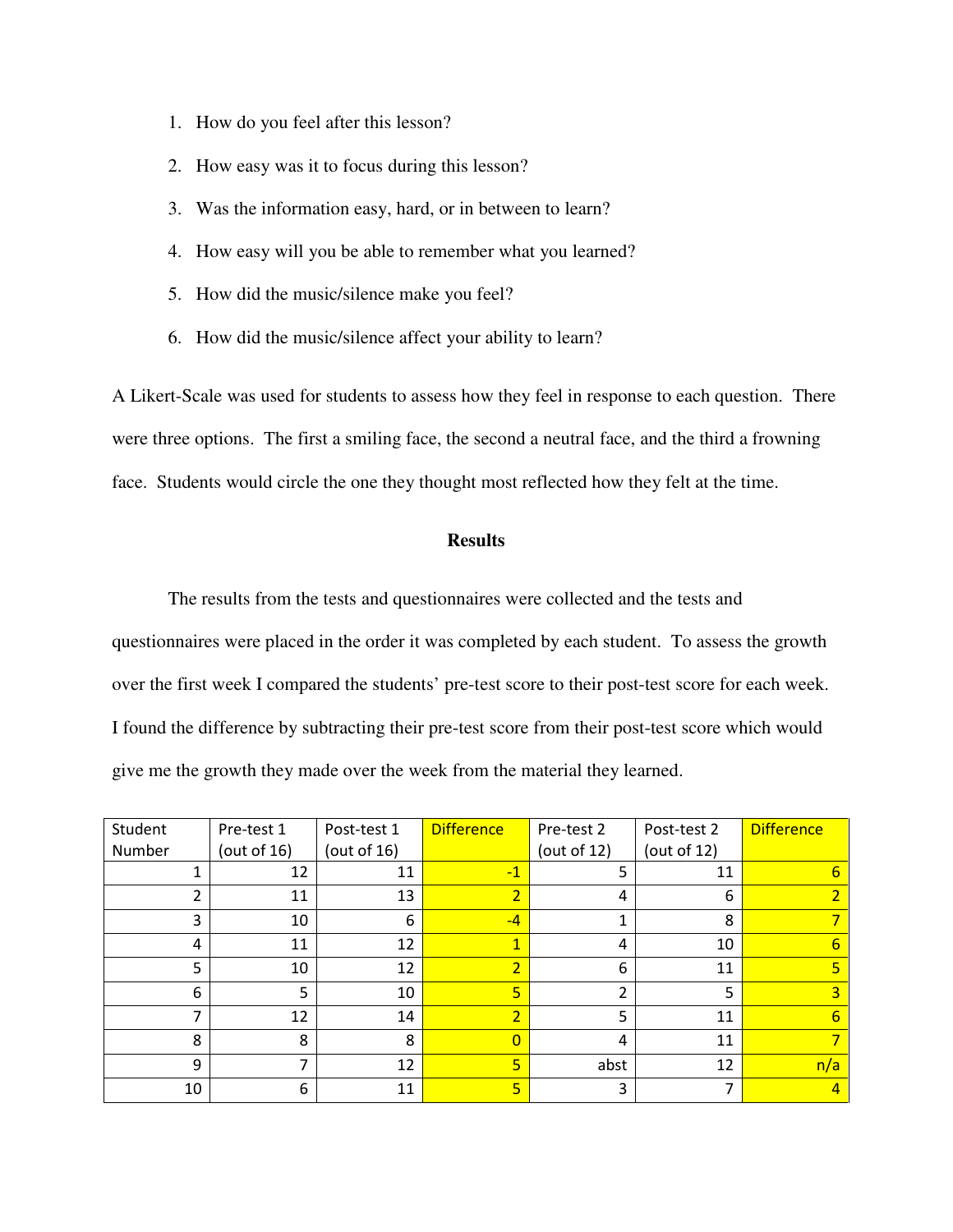|     | 12 |    |  |
|-----|----|----|--|
|     | 13 | ab |  |
| 1 า |    |    |  |
| L 4 |    |    |  |
|     |    |    |  |
|     |    |    |  |



By looking at the graph you can see that nine out of sixteen students had more growth the second week when music was played than the first week when no music was played. One student (number two) had the same amount of growth between the two weeks. Student number nine and student number twelve were absent for the pre-test the second week and so their data can not be used to assess growth for the second week to compare to the first. Four students had more growth the first week when no music was played compared to the second when music was played. Therefore the first week when no music was played showed more growth for four students compared to the second week when music was played when nine students showed more growth that week. One student had the same growth each week.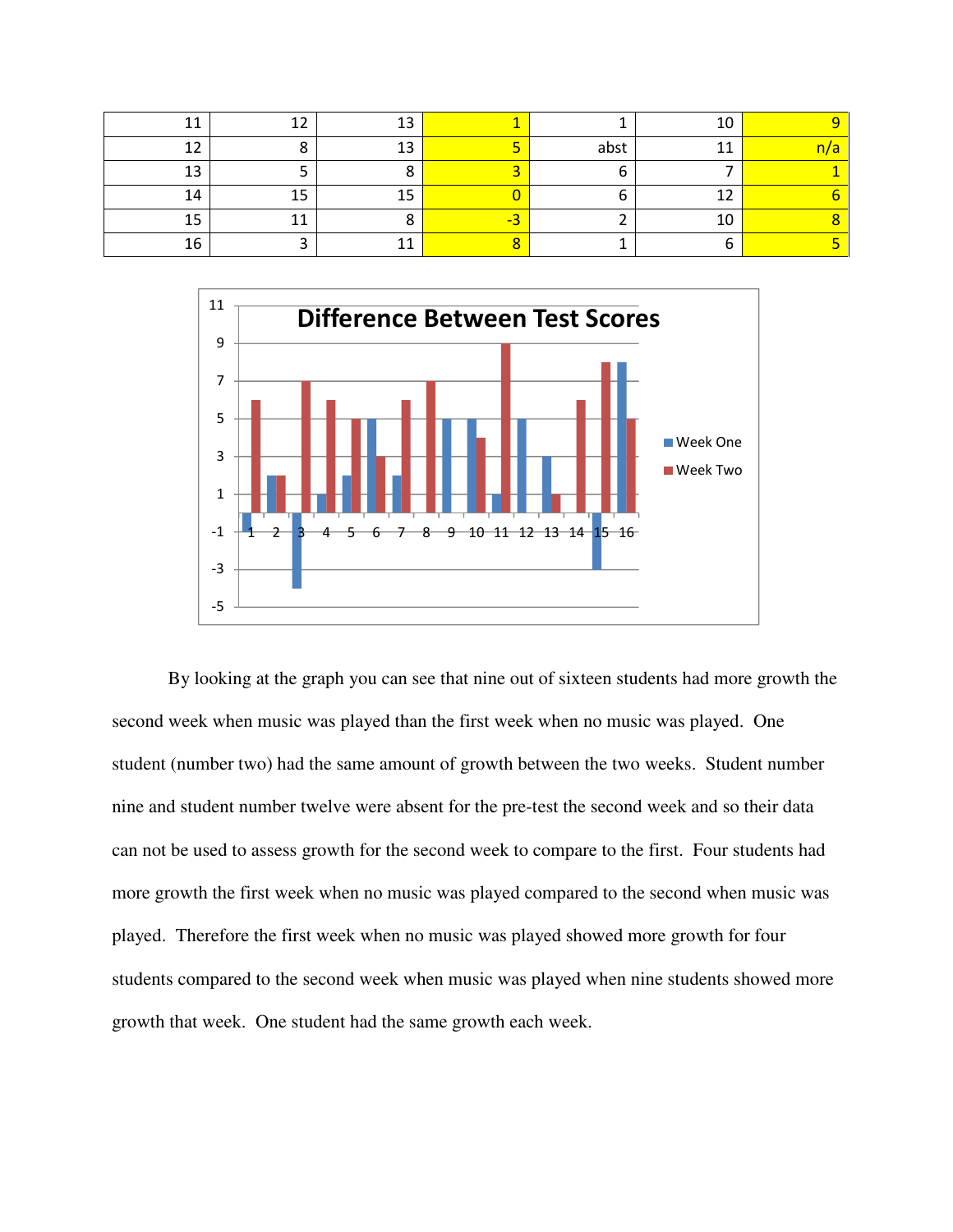To assess how students felt emotionally and about how they are learning they each filled out a questionnaire after every lesson. The questionnaire was a Likert-scale questionnaire where they circled one of three faces that represented how they felt. To compile the data I assigned each face a number. The smiling face was assigned a one, the neutral face was assigned a two, and the frowning face was assigned a three. Then I counted the amount of ones, twos, and threes each question received during the first week then again the second week. The students did not have a math lesson the Wednesday of the first week when no music was playing. To keep the data even between the weeks I divided the total number of ones, twos, and threes each week by the number of days they were in school that week. The graphs then represent the average number of ones, twos, and threes from the week for every day.



The first question on the questionnaire was "How do you feel after this lesson?" By looking at the graph of question one we see that students have a higher number of ones and twos (more positive responses) during the first week when no music was played. They had a higher number of threes the week music was played. This shows that they felt better after the lesson where no music was played.

The second question was "How easy was it to focus during this lesson?" The second week when music was played had more ones and threes while the first week when no music was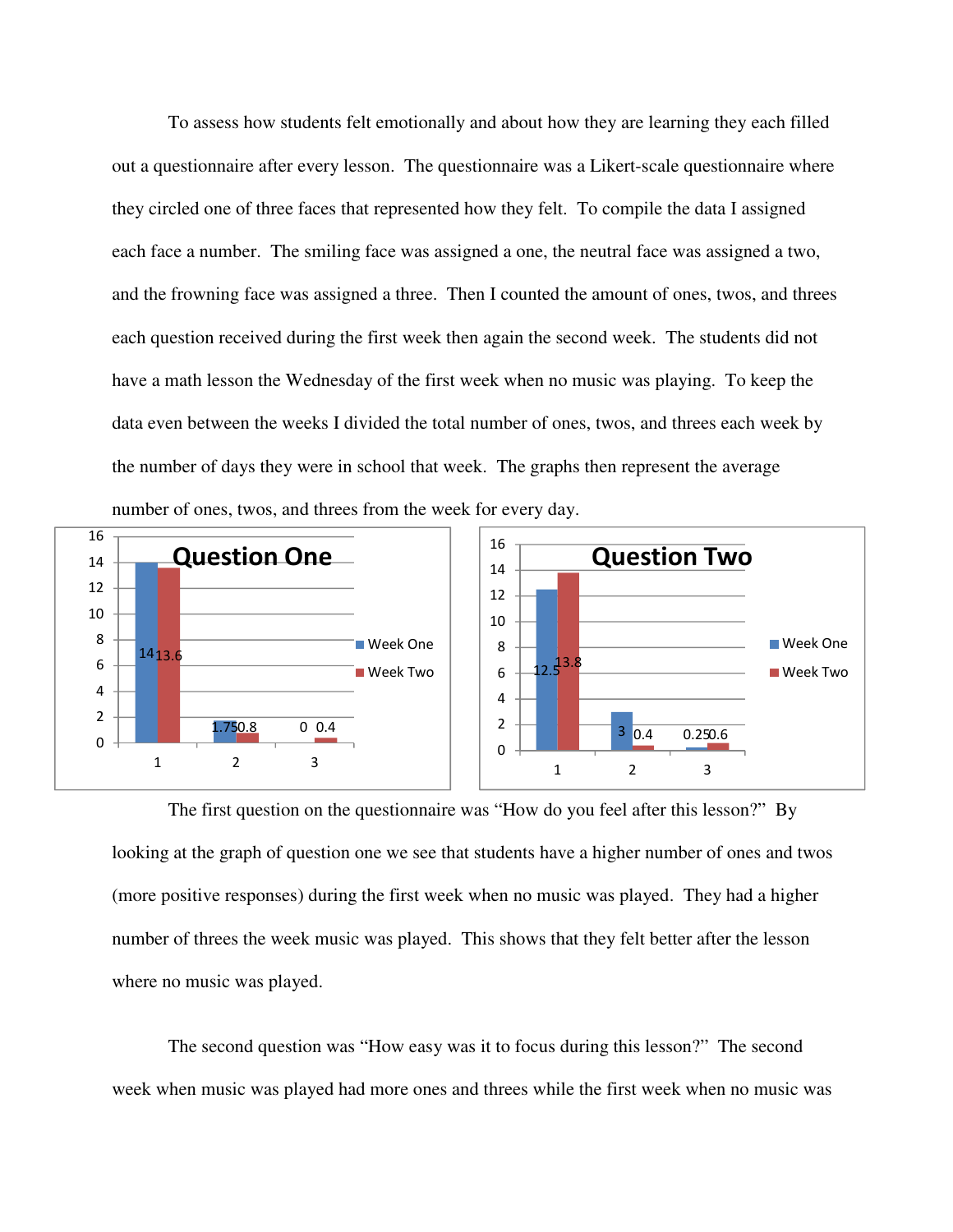played had more twos. This shows more students could focus during the second week, but there were also more students who had trouble focusing the second week when music was played than the first.



The third question was "Was the information easy, hard, or in between to learn?" Students had more ones and threes again for the second week than the first week. The first week had more twos though. This shows, just like the second question, that while more found the information easier to learn when music was playing, there were also more students who found the information hard to learn with music playing. The week with no music playing had a higher amount of twos.

The fourth question was "How easy will you be able to remember what you learned?" Students rated the first week as having more ones and twos than the second week with music. Students had a more positive response to being able to remember what they learned when the music was not playing. The second week had more threes, so the students thought they would have a harder time remembering what they learned the second week with the music playing.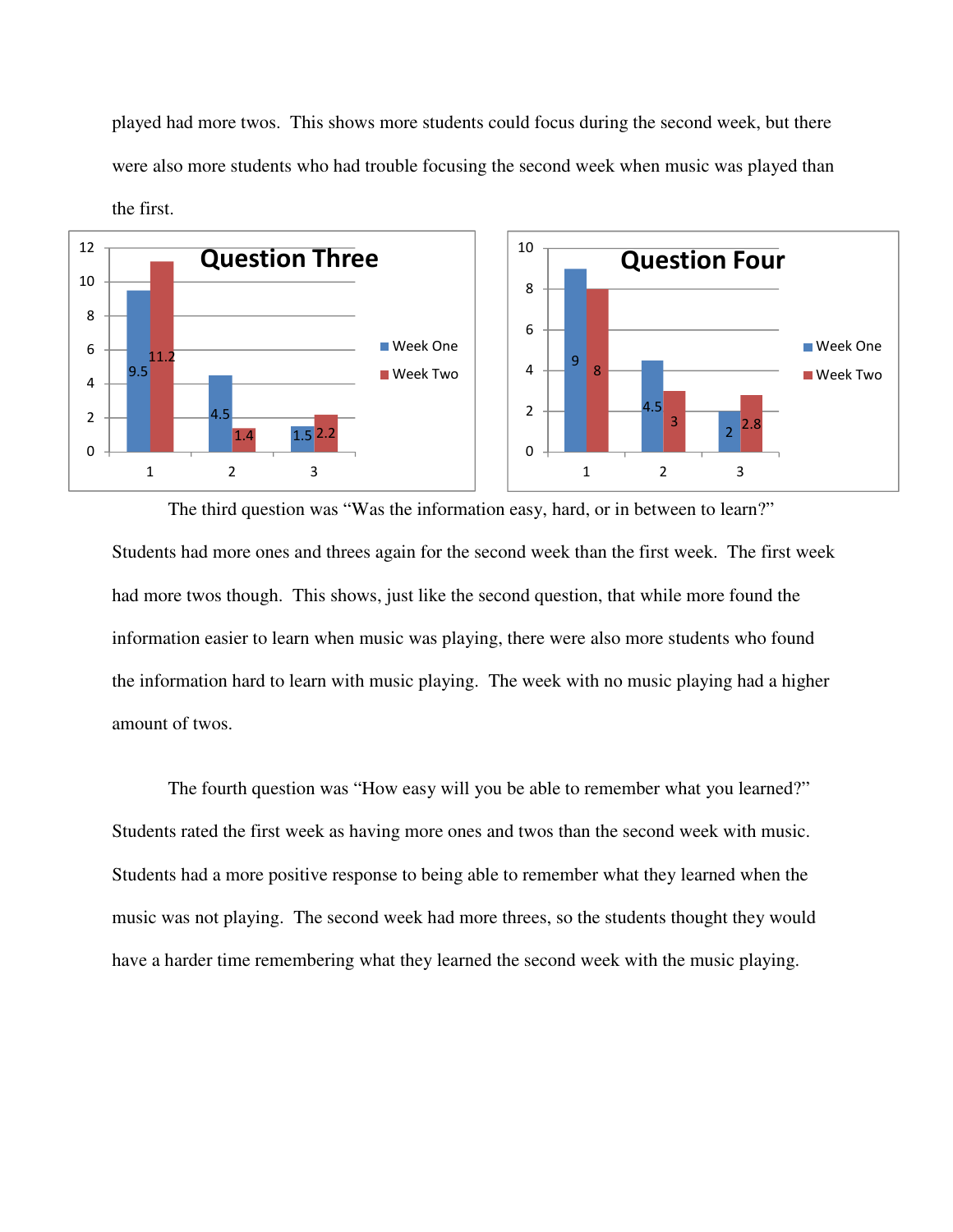

 Question five was "How did the music/silence make you feel?" Students had more ones the second week with the music than the first week. The silence the first week was rated with more twos and threes than the music was. This shows the students found the music made them feel better than the silence and they circled the smiling face more than the neutral and frowning face. They also rated the silence as making them feel worse, circling the neutral and frowning face more than they did the second week with the music playing.

The sixth question was "How did the music/silence affect your ability to learn?" This question had similar results to question five. More students gave a positive response to the music and its effect on their learning. There were more ones the second week than there were the first. There were more twos and threes for the effect silence has on the student's perceived ability to learn. This shows the students feel that their ability to learn is higher when music is played than when it is silent in the classroom.

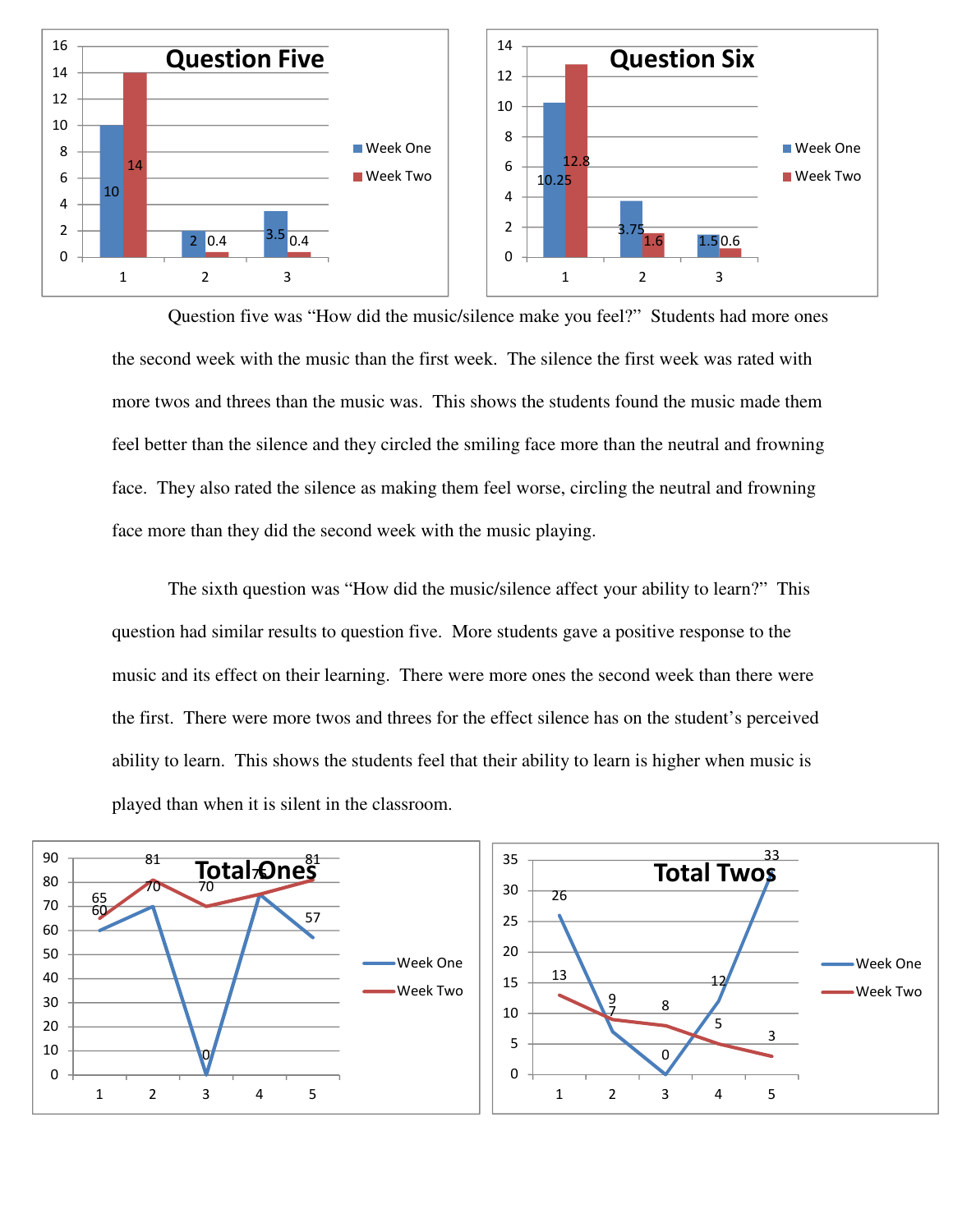

Overall as a comparison between the two weeks there were equal to or more ones, the smiling face, given by students the second week with the music playing than there was the first week where the classroom was silent. There was one day the second week had more twos, but for the other days the first week had more student give out twos, the neutral face, than the second week with music playing. Comparing threes given each week we can see that the weeks are split. The first week received more threes, the frowning face, the first and second day while the second week received more threes the fourth and fifth day. When looking at these line graphs it is important to remember that there was no math lesson the third day of the first week so the chart reads zero.

# **Discussion**

Overall more students, 9 out of sixteen, had a higher growth in academics between the beginning of the week and the end of the week when music was played during independent practice. Only four out of sixteen had a higher growth when the independent practice was silent. Three students had negative growth the first week which was silent. This means that they did better on their pre-test than their post-test. There was no negative growth the second week when music was played. The students who had more academic growth the first week than the second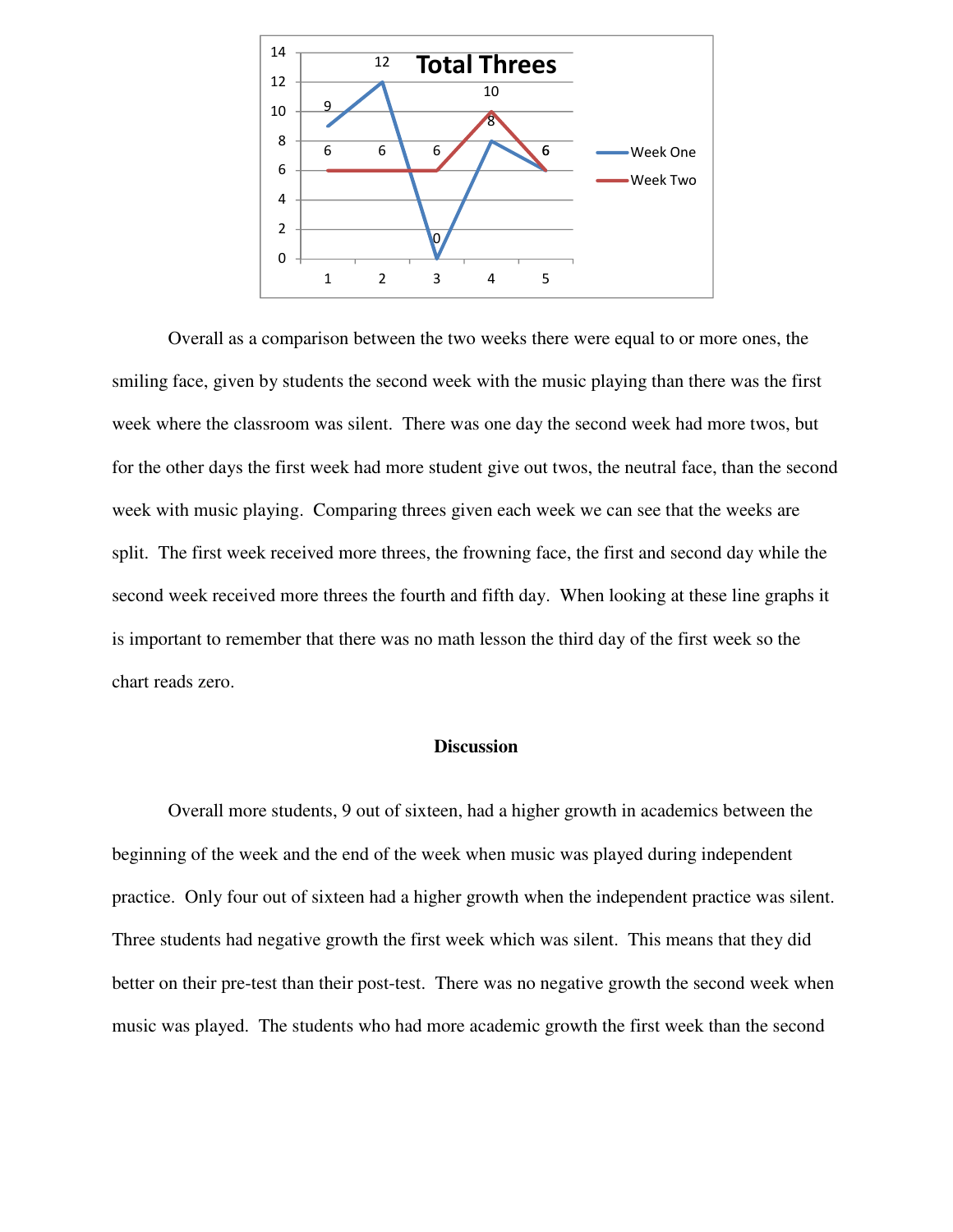week did not indicate music as having a negative effect on their ability to learn or on the way they felt.

There were seven absent students over the two weeks. One student was absent the second day of week one. Two students were absent the first and third day of week two, one student was absent the fourth and fifth day of week two. This can skew the data because it leaves holes in the statistics and the amount of students each day is different. It can also affect their knowledge growth indicated on the post-test when a student misses a day.

On the questionnaire there were slightly more students who felt better after the silent lesson than they did after the music lessons. There were also slightly more students who felt worse after the lesson with background music than they did after the silent lesson. This could be due to the difficulty of the math lesson rather than the background music that was being played. Students did better on the first week's pre-test than the second week's pre-test which could indicate the students knew more about the material the first week than they did during the second week. How students felt could then be because of the 'easiness' of the math during the first week and not because the classroom was silent. The students then may not have ranked how they felt after the math lesson as high the second week because they found they math lesson more difficult, not because of the background music being played.

More students also felt like they could focus easier the week that had music during independent practice than they did without the music. But there were also slightly more students who felt more unfocused the week background music was played than they did when no background music was played.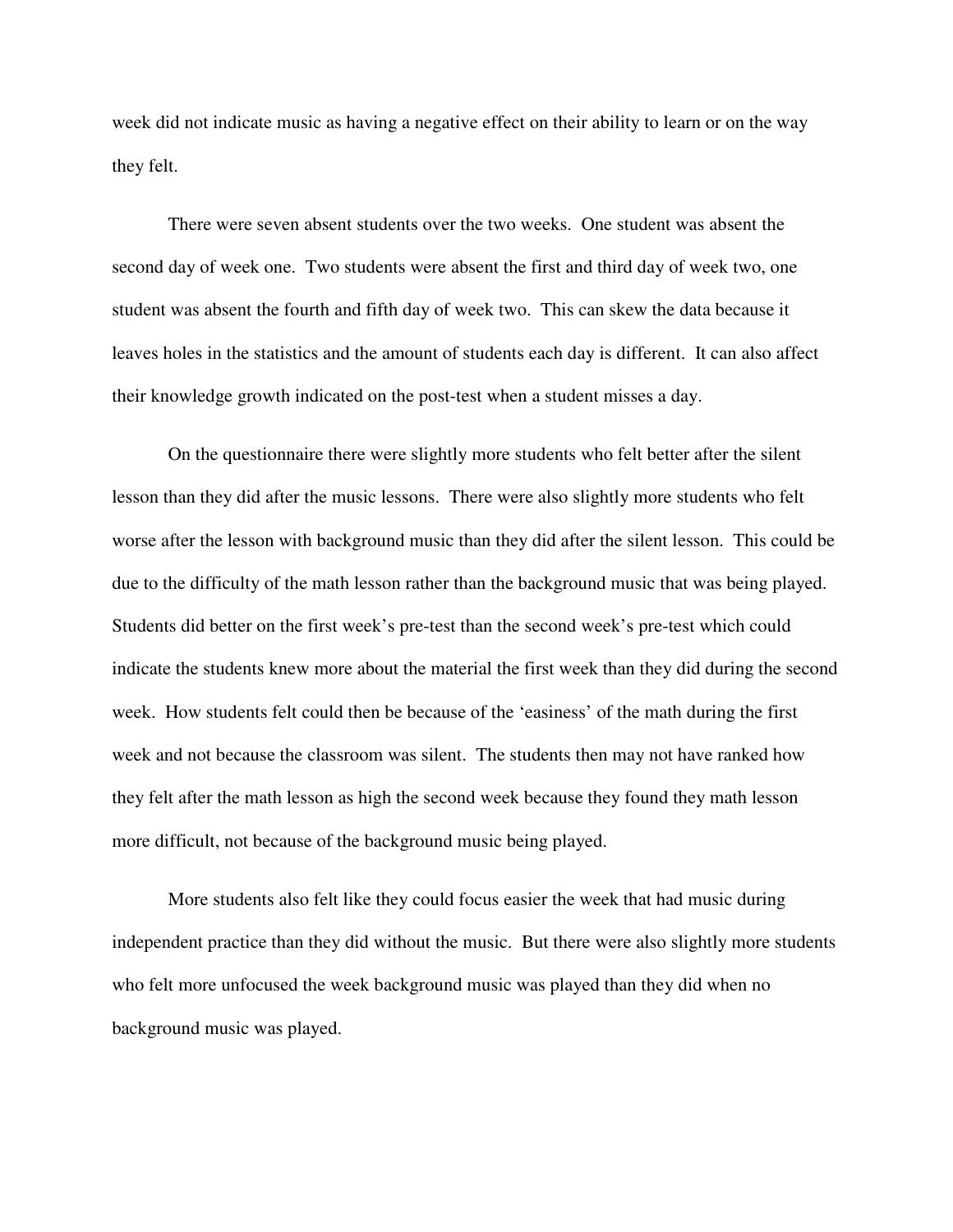Students again felt mixed on how easy the information was to learn when music was played. More students felt the music was easier to learn when music was played than when music was not played. But there were more students that said the material was harder to learn when music was played than the students that said the material was hard to learn when music was not played.

Students felt overall that they would remember the material better when the room was quiet. More students felt the material would be harder to remember when music was being played than students who felt it would be hard to remember when the room was quiet.

The music made students feel better though when it was played. When asked explicitly how the music or the silence made them feel, more students rated the music as making them feel better than the silence. More students indicated the silence as making them feel worse than students indicating the music made them feel that way.

Finally more students perceived that music positively affected their ability to learn than students who thought the silence positively affected their ability to learn. More students rated the silence as negatively affecting their ability to learn than students rating music as negatively affecting their learning.

Overall students gave more positive ratings during the week when music was played each day than the week without the background music. The silent week had more neutral ratings than the week with background music. The negative rating was split where the silent week had more negative ratings the first two days then the week with background music had more negative ratings the last two days.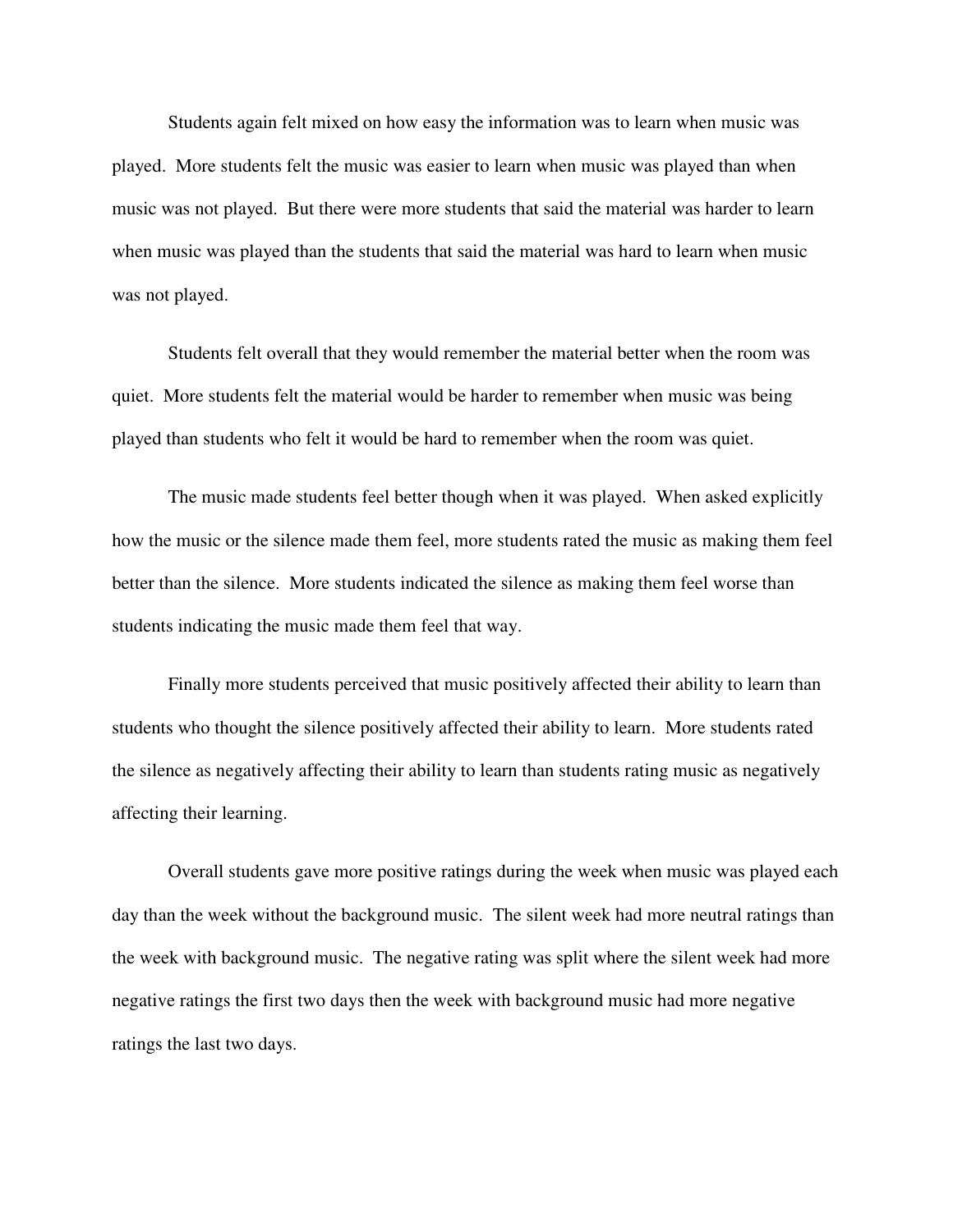There are some sources of error in this study. There were several absences through the two weeks. These students miss lessons and are unable to fill out questionnaires for that day. They also may feel lost and behind the day after they come back. This may have a negative impact on their feelings and learning. There were also a few students who left blanks on their questionnaires. So I am missing some data for a few students on those days. The first week did not have a math lesson on the third day. This skews the data also because the two weeks are not as even as they would have been if they each had 5 days devoted to them. The teacher also informed me that students were very distracted the Friday of the first week when they took their post-test. This can have a negative impact on their test scores and may be why the growth was greater the following week. The students also did better on their first pre-test than their second pre-test which can indicate that the material they were learning the first week was 'easier' for the students to learn than the material the second week. The differences between the two weeks could then be associated with the difficulty of the math lesson and not the background music that was being played. The student sample this study was completed with was very small. Repeating this study with more students will give a better picture of the effect of background music in the classroom.

The data shows that more students have greater academic growth through the week when background music is played during independent practice. Students also felt better when listening to the music when asked explicitly how the music or silence made them feel. Students also perceived the music as more positively affecting their ability to learn than silence. The data though shows that students find the material potentially easier to remember when the room is silent with no background music. This could be because the math was potentially 'easier' for students the first week based on their pre-test scores which were better the first week than the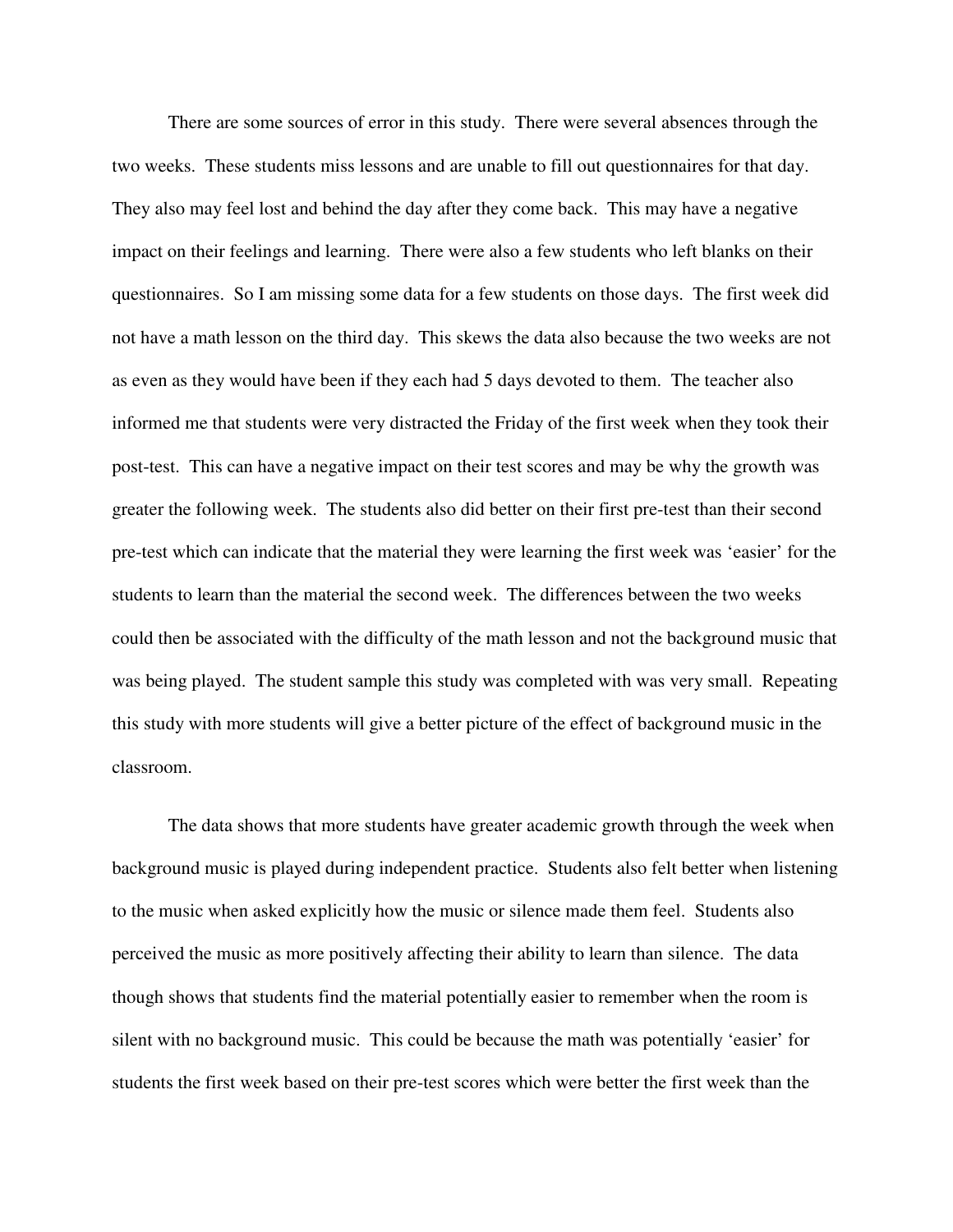second week. Students would then have an easier time remembering material they already know or find easier. Therefore students having a harder time remembering the material the second week may not be because of the background music being played but because the material was more difficult. The data was also more polarized when the background music was played compared to the silent independent practice. This included how the students felt, how they focused, and how easy they found the information was to learn. Again this may be because that students found the material the second week more difficult and not because of the background music that was being played. Overall though students had higher ratings and academic growth during the week music was played.